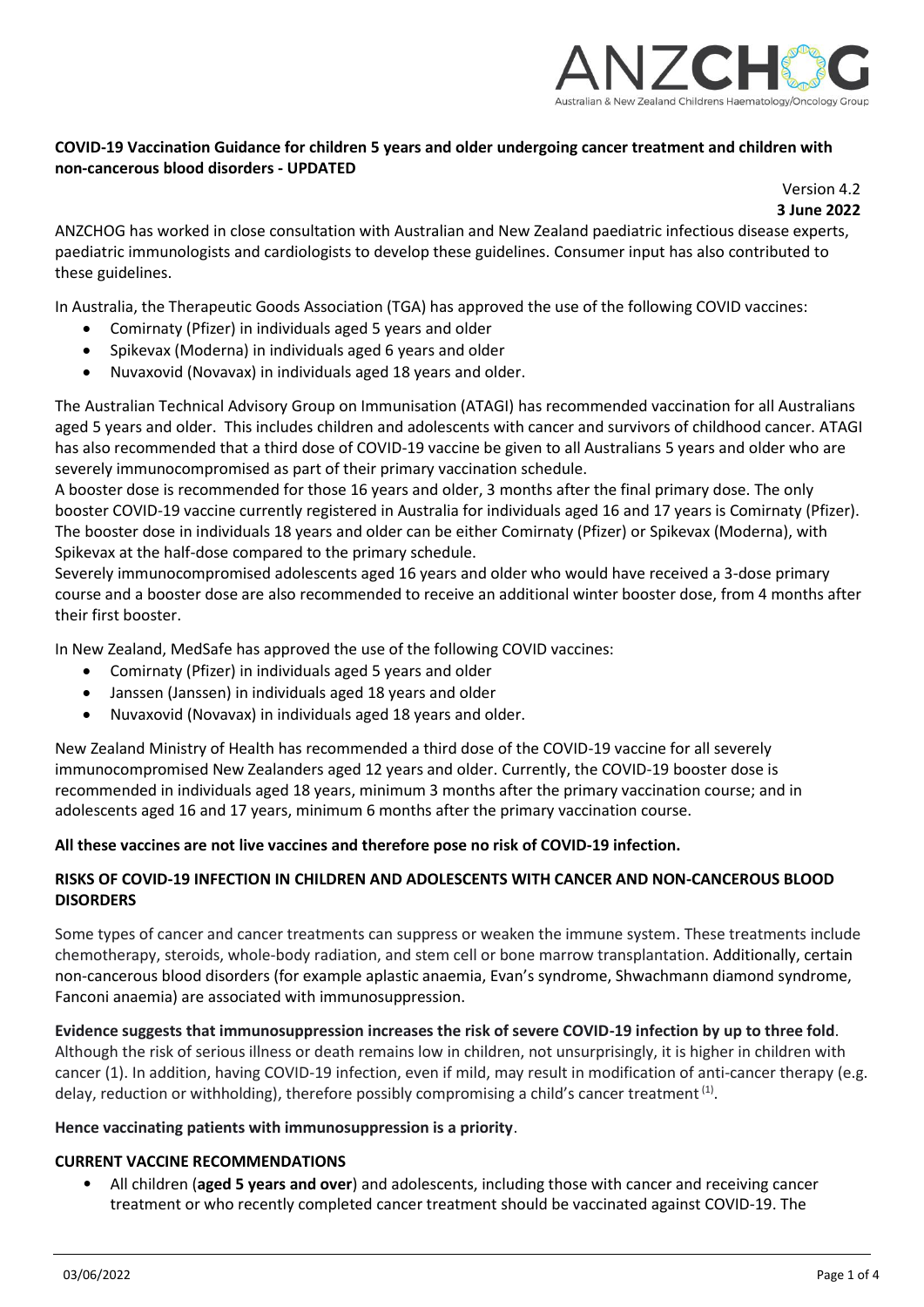location where your child should receive the vaccination (treating centre/follow up programme vs standard community-based vaccination program) should be discussed with your oncology unit.

- The number and time between doses will differ depending on which COVID vaccine is available and recommended, your child's age and level of immunosuppression. Your child's treating team can provide specific guidance about the schedule.
- All survivors of childhood cancer should be vaccinated this can be done through a standard communitybased vaccination programme.
- All children (**aged 5 years and over**) and adolescents with non-cancerous blood disorders (for example aplastic anaemia, sickle cell disease, Evan's syndrome, Shwachmann Diamond syndrome, Fanconi anaemia) should be vaccinated. The location where your child should receive the vaccination (treating centre/follow up programme or standard community-based vaccination program) should be discussed with your paediatric haematology unit.
- A third dose of COVID-19 vaccine should be given to all severely immunocompromised children, adolescents and adults as indication below. This includes patients on anticancer therapy or non-cancerous blood disease who are currently receiving immunosuppressive treatment such as chemotherapy and whole-body radiotherapy. A third dose should also be given to bone marrow/stem cell transplant or CAR-T cell therapy recipients who are within 2 years of treatment. Severely immunocompromised are also considered those who are receiving certain immunosuppressive drugs such as high-dose steroids, biological agents such as rituximab, certain drugs used in auto-immune conditions such as mycophenolate mofetil and cyclosporine, or patients who are receiving a combination of immunosuppressive drugs with an expected cumulative effect. Parents should discuss with their child's doctor whether a third dose is required.
	- o Australia 5 years and above
	- $\circ$  New Zealand 12 years and above
- Either Comirnaty (Pfizer; both in Australia and NZ) or Spikevax (Moderna; in Australia only), both mRNA vaccines, are recommended for this third dose, depending on your child's age.
- The recommended timing interval for a third vaccine dose is 8 weeks after the second dose, with a minimum interval period of 4 weeks in exceptional circumstances (increased immunosuppression or very high-level risk of community transmission).
- Vaccination should be delayed in those with active myocarditis/pericarditis (inflammation of the heart/sac lining the heart). A decision on the future timing of COVID-19 vaccination should be made following review by your child's treating team.
- The timing of all vaccinations should be discussed with your treating team to ensure current treatment and individual circumstance is considered when scheduling vaccination, as is the case for other vaccinations like the seasonal influenza vaccination.
- Children who have been treated with specific chemotherapeutic agents including anthracyclines as part of their cancer treatment are not considered to be at higher risk of side effects from vaccination. Nonetheless, COVID-19 vaccination should be delayed by at least one week after anthracycline administration.
- There is a very small chance that children who have had an allergic reaction or are anaphylactic (a severe, potentially life-threatening allergic reaction) to Peg-asparaginase may be at an increased risk of an allergic or anaphylactic reaction to COVID-19 vaccination. It is recommended that vaccinations are given in a hospital setting for such patients or in large medically attended vaccination centres with increased post vaccination observation time (for New Zealand patients in remote areas only).
- Vaccination is recommended for children receiving a bone marrow/stem cell transplant, CAR-T cell therapy or treatment with rituximab **before treatment begins** however, if the child has already received these, vaccination is recommended **from 3 months after this treatment**. It is important to talk to the child's oncologist/haematologist/bone marrow transplant physician about the best time to schedule vaccination.
- For children undergoing cancer treatment, vaccination should not replace other COVID-safe practices (e.g. masks, social distancing, ensuring good indoor ventilation, and hand hygiene) to reduce risk of COVID-19 infection.
- For children receiving current cancer treatment, interruption of treatment during vaccination is not recommended.
- Children and adolescents with COVID-19 disease who have not yet been vaccinated or are partially vaccinated should wait for 3 months before receiving next scheduled vaccine dose. This is to optimise vaccine protection. Exceptions can be made in severely immunocompromised patients where vaccination might be offered earlier prior introduction of significantly immunosuppressive therapy, such as Rituximab. The exact timing can be guided by the treating team.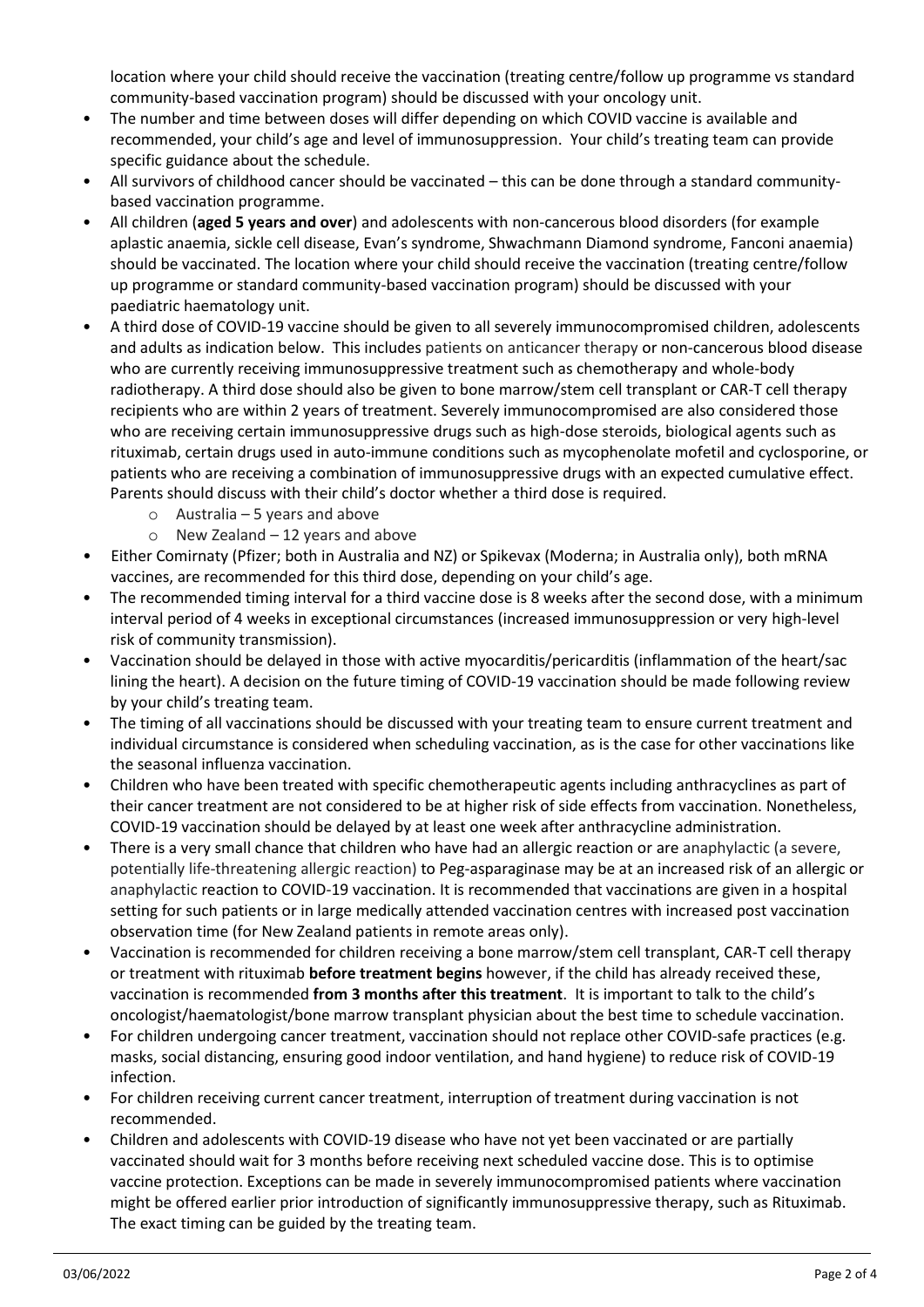- All household contacts, including parents, siblings 5 years and older, and grandparents, should be fully vaccinated as an important preventative measure.
- After vaccination, children and their close contacts should continue to practice usual COVID-safe practices (e.g. masks, social distancing, ensuring good indoor ventilation, and hand hygiene) in accordance with national, state and regional guidelines.

## **FREQUENTLY ASKED QUESTIONS**

### **Is it safe for my child to be vaccinated while undergoing cancer treatment?**

Yes, it is safe. The TGA and MedSafe have approved vaccination for all children and adolescents from 5 years. Vaccination is recommended by ATAGI and New Zealand Ministry of Health for all children in this age group.

## **My child has had an allergic or anaphylactic (a severe, potentially life-threatening allergic reaction) reaction before, should they still be vaccinated?**

In most cases yes, but please discuss this with your child's treating team to determine the details and severity of the allergic reaction, as this will determine the specific answer for you. For example, children who have had an allergic or anaphylactic reaction to Peg-asparaginase may be at a very small risk of allergic or anaphylactic reaction to COVID-19 vaccination and so it is recommended that vaccinations are given in a hospital setting (or in a closely supervised centre with increased observation time).

## **Will the vaccine still be effective if my child is immunocompromised?**

Effectiveness studies in patients who are immunocompromised including patients undergoing cancer treatment suggest that standard two-dose COVID-19 vaccination schedule might not be offering optimal protection. ATAGI and New Zealand Ministry of Health have now recommended **a three-dose primary vaccine course** for all severely immunocompromised patients aged 5 years and older (Australia) and 12 years and older (NZ). Your child's treating team will be able to discuss the best timing for your child to receive this third dose.

## **My child has been asked to participate in a clinical trial about COVID-19 vaccination. Should I consider this?**

ANZCHOG is aware of a number of clinical trials around Australia and New Zealand addressing knowledge around the effectiveness of the COVID-19 vaccine in children with cancer. We encourage participation in COVID-19 vaccination clinical trials after discussion with your child's treating team.

#### **My child is currently having treatment, should they wait to have their vaccination?**

No, because evidence suggests that immunosuppression increases the risk of severe COVID 19 infection by three fold and having COVID 19 infection, even if mild, is likely to delay cancer treatment, possibly compromising your child's cancer therapy. Hence it is important to vaccinate patients on treatment as soon as practicable and not wait for the completion of treatment.

## **My child has just had a bone marrow/stem cell transplant, CAR-T cell therapy or treatment with rituximab can they be vaccinated?**

Yes, vaccination is recommended, however a bone marrow/stem cell transplant, CAR-T cell therapy or treatment with rituximab, is likely to interfere with vaccine effectiveness, so we recommend your child wait at least 3 months after the therapy before having their vaccination. Your child's treating team will provide more information about this timing for your child.

#### **Will vaccination cause any other changes to my child's treatment?**

The timing of vaccination should be discussed with your child's treating team to make sure current treatment is considered when scheduling vaccination.

#### **Is a third vaccine dose recommended for my child?**

ATAGI recommends a third vaccine dose should be given to anyone in Australia 5 years and older if they are severely immunocompromised. New Zealand Ministry of Health recommends a third vaccine dose should be given to anyone severely immunocompromised in New Zealand 12 years and older. This will include some children and adolescents with blood cancer and other blood diseases who are currently receiving treatment that will affect their immunity levels such as chemotherapy or whole-body radiation, high-dose steroids or other immunosuppressive agents or those who have had a bone marrow/stem cell transplant or received CAR-T cell therapy in the last 2 years. Your child's treating team can provide more information for your child. A third dose should be given between 2 months after the second dose, and under exceptional circumstances can be considered given as soon as 4 weeks after the second dose.